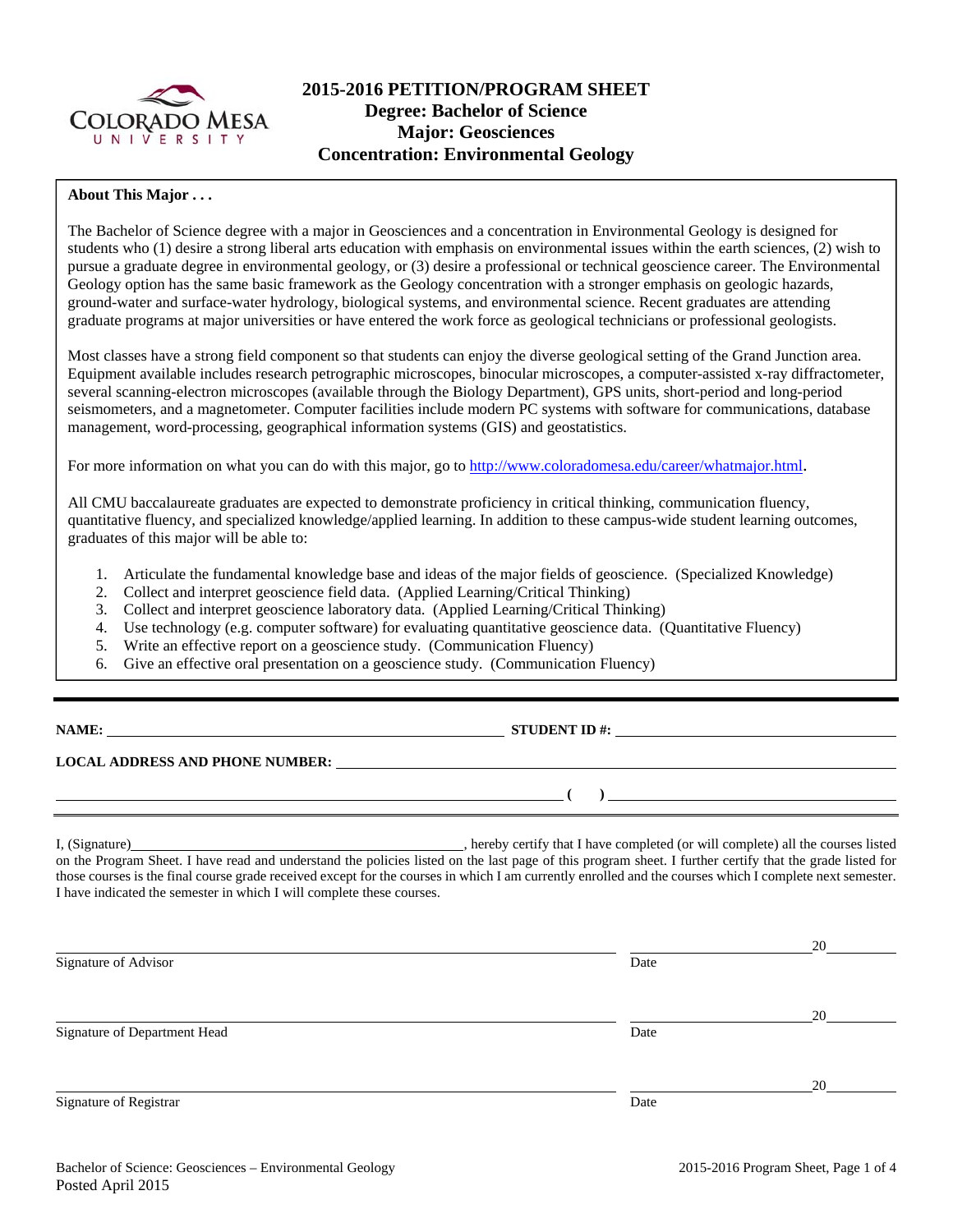#### **DEGREE REQUIREMENTS:**

- 120 semester hours total (Students must complete a minimum of 30 of the last 60 hours of credit at CMU, with at least 15 semester hours in major discipline courses numbered 300 or higher).
- 40 upper division credits (A minimum of 15 taken at the 300-400 course levels within the major at CMU).
- Pre-collegiate courses (usually numbered below 100) cannot be used for graduation.
- 2.00 cumulative GPA or higher in all CMU coursework
- A "C" or higher is required in all major and foundation courses.
- A student must follow the CMU graduation requirements either from 1) the program sheet for the major in effect at the time the student officially declares a major; or 2) a program sheet for the major approved for a year subsequent to the year during which the student officially declares the major and is approved for the student by the department head. Because a program may have requirements specific to the degree, the student should check with the faculty advisor for additional criteria. It is the student's responsibility to be aware of, and follow, all requirements for the degree being pursued. Any exceptions or substitutions must be approved by the student's faculty advisor and Department Head.
- When filling out the program sheet a course can be used only once.
- See the "Undergraduate Graduation Requirements" in the catalog for additional graduation information.
- Essential Learning Capstone should be completed between 45 and 75 hours.
- See the "Undergraduate Graduation Requirements" in the catalog for additional graduation information.

**ESSENTIAL LEARNING REQUIREMENTS** (31 semester hours) See the current catalog for a list of courses that fulfill the requirements below. If a course is an Essential Learning option and a requirement for your major, you must use it to fulfill the major requirement and make a different selection for the Essential Learning requirement.

| Course No Title<br><b>English</b> (6 semester hours, must receive a grade of "C" or better and<br>must be completed by the time the student has 60 semester hours.)<br><b>ENGL 111 English Composition</b><br>ENGL 112 English Composition                                       | Sem.hrs Grade Term/Trns<br>3<br>3 |
|----------------------------------------------------------------------------------------------------------------------------------------------------------------------------------------------------------------------------------------------------------------------------------|-----------------------------------|
| <b>Math</b> (3 semester hours, must receive a grade of "C" or better, must be<br>completed by the time the student has 60 semester hours.)<br><b>MATH 151 Calculus I</b><br>*3 credits apply to the Essential Learning requirements and 2 credits<br>apply to Foundation Courses | 5*                                |
| <b>Humanities</b> (3 semester hours)                                                                                                                                                                                                                                             |                                   |
| Social and Behavioral Sciences (6 semester hours)<br>the control of the control of the control of the control of                                                                                                                                                                 |                                   |
| <b>Natural Sciences</b> (7 semester hours, one course must include a lab)                                                                                                                                                                                                        |                                   |
| BIOL 102/102L or BIOL 105/105L or PHYS 112/112L or PHYS<br>132/132L or CHEM 132/132L                                                                                                                                                                                             |                                   |
| <u> 1989 - Johann John Stein, market fan it ferstjer fan it ferstjer fan it ferstjer fan it ferstjer fan it fers</u><br>_____ ___L _________________________ _____                                                                                                               |                                   |
| <b>History</b> (3 semester hours)<br><b>HIST</b>                                                                                                                                                                                                                                 |                                   |
| <b>Fine Arts</b> (3 semester hours)                                                                                                                                                                                                                                              |                                   |

Course No Title Sem.hrs Grade Term/Trns

#### **WELLNESS REQUIREMENT** (2 semester hours)

|          | $\frac{1}{2}$                                        |   |  |
|----------|------------------------------------------------------|---|--|
|          | KINE 100 Health and Wellness                         |   |  |
| KINA 1   |                                                      |   |  |
|          |                                                      |   |  |
|          | <b>ESSENTIAL LEARNING CAPSTONE (4 semester hours</b> |   |  |
| ESSL 290 | <b>Maverick Milestone</b>                            |   |  |
|          | (see English $\&$ math pre-reqs) 3                   |   |  |
| ESSL 200 | Essential Speech (co-requisite) 1                    |   |  |
|          |                                                      |   |  |
|          | <b>FOUNDATION COURSES</b> (15 semester hours)        |   |  |
|          | CHEM 131 General Chemistry                           |   |  |
|          | CHEM 131L General Chemistry Lab                      |   |  |
|          | PHYS 111/111L or PHYS 131/131L                       |   |  |
| PHYS     |                                                      | 4 |  |
| PHYS     |                                                      |   |  |
| STAT 200 | Probability and Statistics                           |   |  |

#### **GEOSCIENCES MAJOR – ENVIRONMENTAL GEOLOGY**

**CONCENTRATION REQUIREMENTS** (58 semester hours)

#### **Geology Core Courses** (39 semester hours) GEOL 111/111L or GEOL 113/113L \*

GEOL  $415L$  Intro to Ground Water Lab  $1$ 

\*MATH 151 Calculus I  $\frac{1}{2}$ 

| $*GEOL$          |                                                                          | 3 |  |
|------------------|--------------------------------------------------------------------------|---|--|
| *GEOL            | $\overline{\mathbf{L}}$ . The set of $\overline{\mathbf{L}}$             |   |  |
| both.            | * Either GEOL 111/111L or GEOL 113/113L may be taken for credit, but not |   |  |
| <b>GEOL 112</b>  | Principles of Historical Geology3                                        |   |  |
| GEOL 112L        | Principles of Historical Geology                                         |   |  |
|                  | Lab.                                                                     | ı |  |
| <b>GEOL 202</b>  | Introduction to Field Studies                                            | 3 |  |
| <b>GEOL 204</b>  | Computer Applications in                                                 |   |  |
|                  | Geology                                                                  | 3 |  |
| <b>GEOL 301</b>  | <b>Structural Geology</b>                                                | 3 |  |
| <b>GEOL 301L</b> | Structural Geology Lab                                                   |   |  |
| <b>GEOL 331</b>  | Crystallography & Mineralogy                                             | 3 |  |
| GEOL 331L        | Crystallography & Mineralogy                                             |   |  |
|                  | Lab.                                                                     |   |  |
| <b>GEOL 402</b>  | Applications of Geomorphology3                                           |   |  |
| GEOL 402L        | Applications of Geomorphology                                            |   |  |
|                  | Lab                                                                      | 1 |  |
| <b>GEOL 444</b>  | Stratigraphy and Sedimentation 3                                         |   |  |
| GEOL 444L        | Stratigraphy and Sedimentation                                           |   |  |
|                  | Lab.                                                                     | 1 |  |
| <b>GEOL 480</b>  | Summer Field Camp                                                        | 6 |  |
| <b>GEOL 490</b>  | Seminar                                                                  | 3 |  |
|                  |                                                                          |   |  |
|                  | <b>Required Geology Courses</b> (10 semester hours)                      |   |  |
| <b>GEOL 250</b>  | <b>Environmental Geology</b>                                             | 3 |  |
| <b>GEOL 355</b>  | <b>Basic Hydrology</b>                                                   | 3 |  |
| <b>GEOL 415</b>  | Intro to Ground Water                                                    | 3 |  |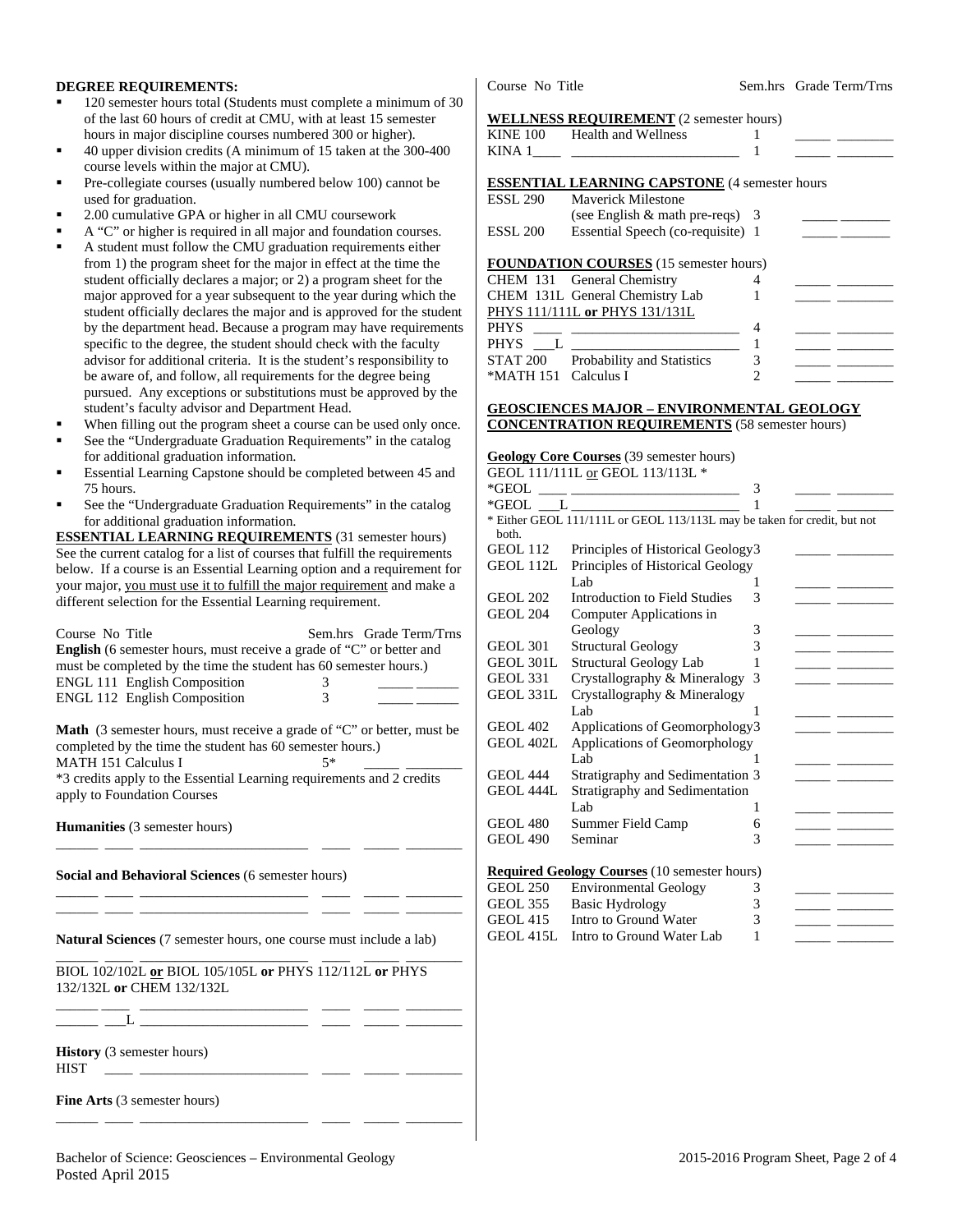| Course No Title                                                                                                                                               | Sem.hrs Grade Term/Trns | Course No Title                                                                                                                          |
|---------------------------------------------------------------------------------------------------------------------------------------------------------------|-------------------------|------------------------------------------------------------------------------------------------------------------------------------------|
| <b>Restricted Electives</b> (9 semester hours) chosen from the list below<br>NOTE: Eight hours of Restricted and General Electives must be upper<br>division. |                         | <b>ELECTIVES</b> (All college)<br>transcript, not listed above<br>120 hours. 10 semester hours<br>NOTE: Eight hours of Rest<br>division. |
| **Either PHYS 112/112L or PHYS 132/132L may be taken for credit,                                                                                              |                         |                                                                                                                                          |

but not both.

# level courses appearing on your final that will bring your total semester hours to  $\text{urs.}$ tricted and General Electives must be upper

Sem.hrs Grade Term/Trns



### **RESTRICTED ELECTIVES:**

| GEOL 325 Introduction to Engineering Geology (3)                                |
|---------------------------------------------------------------------------------|
| GEOL 359 Surv of Energy-Related Nat Resources (3)                               |
| GEOL 361 Surv of Mineral-Related Natural Resources (3)                          |
| GEOL 370 Renewable Energy (3)                                                   |
| GEOL 394 Natural Resources of the West (1)                                      |
| GEOL 404 Geophysics (3)                                                         |
| GEOL 404L Geophysics Lab (1)                                                    |
| GEOL 455 River Dynamics (3)                                                     |
| GEOL 455L River Dynamics Lab (1)                                                |
| GEOL 497 Structured Research (1-3)                                              |
| ENVS 312 Soil Science and Sustainability (3)                                    |
| ENVS 312L Soil Science and Sustainability Lab (1)                               |
| ENVS 313 Characterization of Contaminated Sites (3)                             |
| ENVS 313L Characterization of Cont Sites Lab (1)                                |
| POLS 488 Environmental Politics and Policy (3)                                  |
| CHEM 132 General Chemistry (4)                                                  |
| CHEM 132L General Chemistry Lab (1)                                             |
| MATH $152$ Calculus II $(5)$                                                    |
| STAT 311 Statistical Methods (3)                                                |
| **PHYS 112 General Physics (4)                                                  |
| and PHYS 112L General Physics Lab (1)                                           |
| or **PHYS 132 Electromagnetism and Optics (4)                                   |
| and PHYS 132L Electromagnetism and Optics Lab (1)                               |
| ** Either PHYS 112/112L or PHYS 132/132L may be taken for credit, but not both. |

### **POLICIES:**

- 1. Please see the catalog for a complete list of graduation requirements.
- 2. This program sheet must be submitted with your graduation planning sheet to your advisor during the **semester prior to the semester of graduation, no later than October 1 for spring graduates, no later than March 1 for fall graduates.** You must turn in your "Intent to Graduate" form to the Registrar's Office **by September 15 if you plan to graduate the following May, and by February 15 if you plan to graduate the following December**.
- 3. Your advisor will sign and forward the Program Sheet and Graduation Planning Sheet to the Department Head for signature. Finally, the Department Head will submit the signed forms to the Registrar's Office. (Students cannot handle the forms once the advisor signs.)
- 4. If your petition for graduation is denied, it will be your responsibility to reapply for graduation in a subsequent semester. Your "Intent to Graduate" does not automatically move to a later graduation date.
- 5. NOTE: During your senior year, you will be required to take a capstone exit assessment/project (e.g,, Major Field Achievement Test)